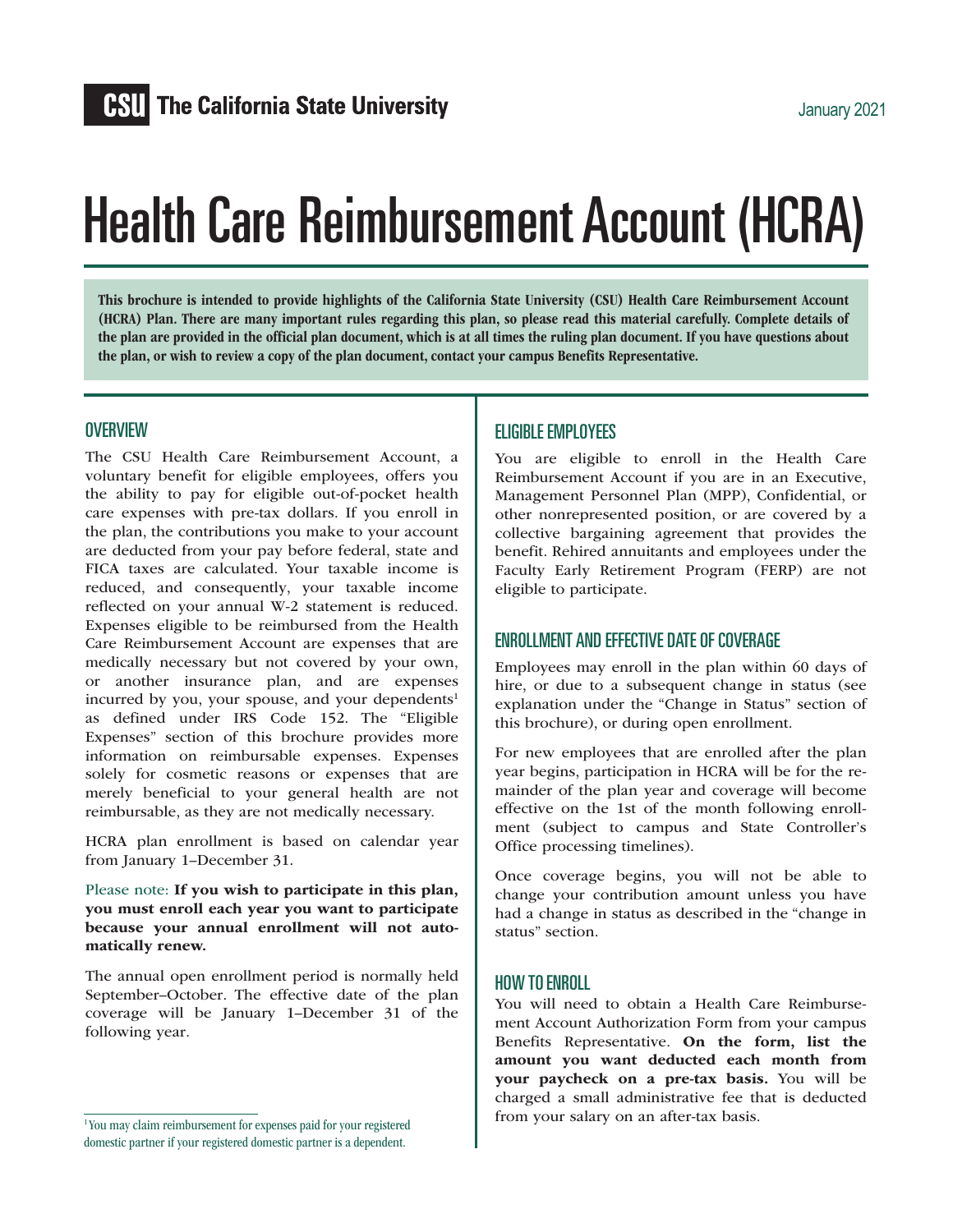## YOUR HEALTH CARE REIMBURSEMENT ACCOUNT (HCRA)

The Health Care Reimbursement Account provides reimbursement of eligible health care expenses that you or your eligible family members incur, via a special tax-free account set up for this purpose.

Each month, the dollar amount you preselect is deducted from your salary before federal, state and FICA taxes are withheld. These deductions are held in your personal Health Care Reimbursement Account until you incur eligible expenses and file a reimbursement claim. Reimbursement claim payments are not taxable.

Tax-free Health Care Reimbursement Accounts are governed by a number of rules, most of which are set by the Internal Revenue Service (IRS) and can be changed only by that agency.

#### AMOUNT YOU CAN CONTRIBUTE

You can contribute a minimum of \$20 to a maximum of \$229.16 each month to your account. Contributions must be made by payroll deduction. The annual maximum for the HCRA Plan is \$ 2,750.

The limits noted above may be lower for employees who are classified as "highly compensated employees" according to IRS rules. You will be notified of the limit on your Health Care Reimbursement Account contributions, if any apply.

Your payroll deductions are exempt from federal, state and FICA taxes, however, they are not exempt from CalPERS retirement contributions. Your account contributions have no impact on any other employer-provided benefits that are based on your salary. There may be some impact on your Social Security benefits as discussed in the section titled "Effect on Social Security."

#### **FLIGIBLE DEPENDENTS**

Under HCRA, an eligible dependent as defined in Internal Revenue Code (IRC) Section 152 means the spouse (as defined under federal law), a "qualifying child," or a "qualifying relative" of the Employee.

A "qualifying child" means an individual who:

(1) Resides with the Employee for more than half the year;

(2) Is the Employee's child, stepchild, sibling, stepsibling or any of the descendents of these relatives (adopted and qualified foster children are considered the taxpayer's children);

(3) Is under age 19, or under age 24 in the case of a full-time student. No age limit applies to any of the listed individuals if they are totally and permanently disabled; and

(4) Does not provide over one-half of his or her own support.

A "qualifying relative" means an individual who:

(1) Receives over half his support from the Employee;

(2) Is the Employee's child, sibling, step-sibling or any of their descendents; a parent or step-parent or any of their ancestors; an aunt, uncle, niece, or nephew; children or parents-in-law; or an unrelated individual who shares the taxpayer's residence as a member of the household; and

(3) Is not a qualifying child of the Employee or another taxpayer during the plan year.

Note: Registered domestic partners (and/or a child of a registered domestic partner) may be considered a Dependent for purposes of reimbursement of medical expenses if the registered domestic partner (and/ or a child of a registered domestic partner) meets the definition of Dependent as described above.

#### ELIGIBLE EXPENSES

Expenses qualify for reimbursement based on when incurred, not when paid.

Expenses eligible to be reimbursed from the Health Care Reimbursement Account Plan are those that are not eligible for reimbursement under another plan and medically necessary expenses that are incurred by you, your spouse, and your dependents during the plan year for medical care as defined in Section 213(d) of the Internal Revenue Code.

You may include all medical, dental and vision expenses for the diagnosis, cure, treatment or prevention of disease, and for treatments affecting any part or function of the body that are not covered or not reimbursed by insurance. Expenses may also be to alleviate or prevent a physical defect or illness.

Expenses incurred solely for cosmetic reasons or expenses that are merely beneficial to a person's general health are not eligible for reimbursement.

You may refer to IRS Publication 502 for general information on deductible medical expenses. However, please be aware that not all the expenses listed as deductible in IRS Publication 502 are eligible for reimbursement under the HCRA plan. For example, federal regulations do not allow any insurance premiums or long-term care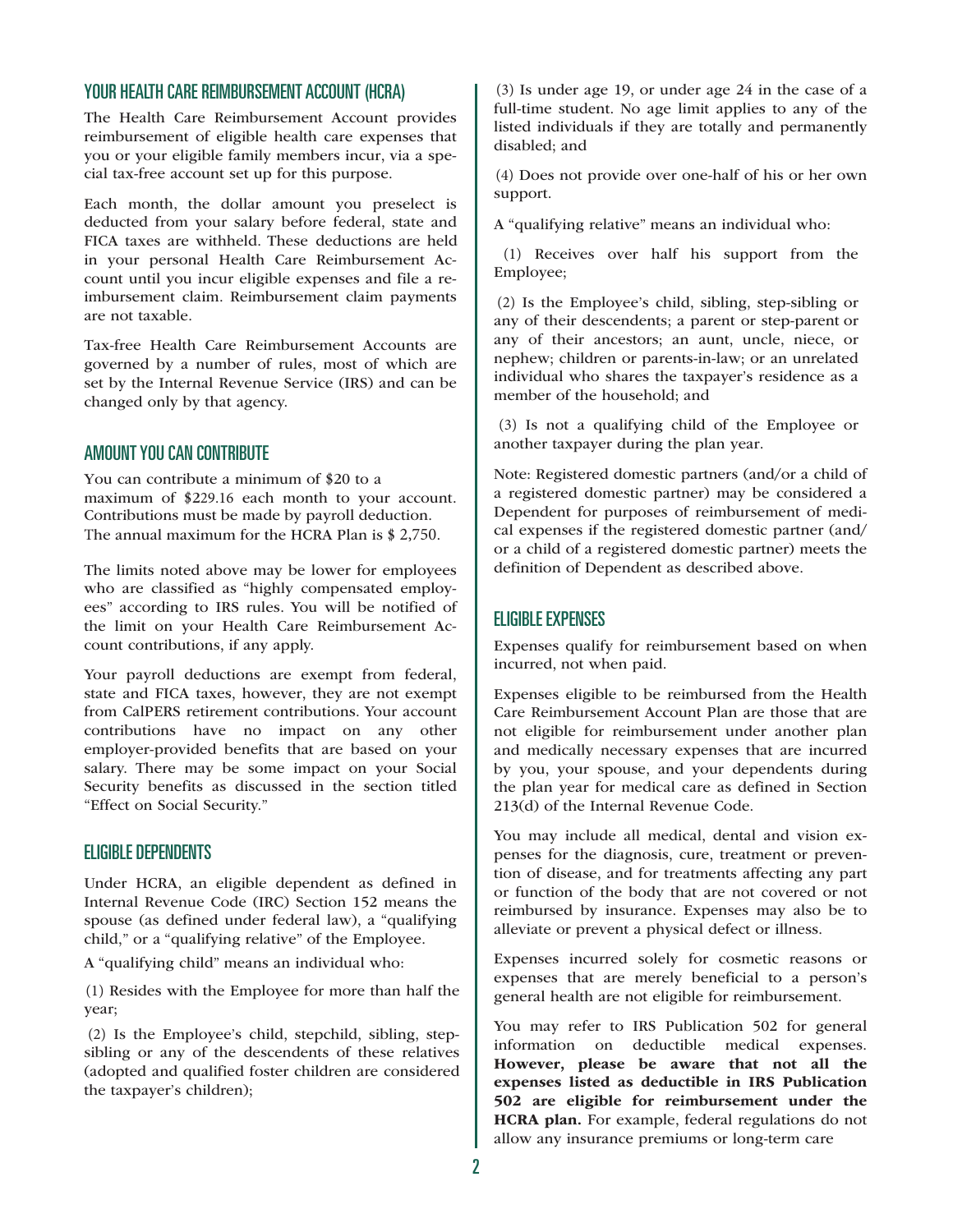expenses to be reimbursed under the HCRA plan, although they are listed as deductible expenses under IRS Publication 502.

Below is a partial list of expenses eligible for reimbursement under HCRA. A more detailed and comprehensive list of eligible expenses also can be obtained by visiting www.asiflex.com.

# MEDICAL EXPENSES

- Deductibles;
- Copayments;
- Charges for routine check-ups, physical examinations, and tests connected with routine exams;
- Charges over the "reasonable and customary" limits;
- Expenses not covered by the medical plan due to a pre-existing condition, or exclusion by the insurance company;
- Prescription drugs or medicines (cost not covered by insurance);
- Medical equipment, supplies, and diagnostic devices (i.e., breast pumps, lactation supplies, bandages, hearing aid batteries, blood sugar tests, contact lens solution, etc.);
- Smoking cessation programs and related drugs (must be accompanied by letter of medical necessity and prescription);
- Weight loss programs, supported by a physician's statement, including membership, or program fees for individuals diagnosed with hypertension or obesity (weight-loss programs for general health improvement do not qualify as an eligible expense); and
- Other expenses not covered by the medical plan that qualify as a federal income tax deduction, such as special services and supplies for the disabled.

## DENTAL EXPENSES

- Deductibles;
- Copayments;
- Expenses that exceed the maximum annual amount allowed by your dental plan;
- Charges over the "reasonable and customary" limits; and

• Orthodontia treatments that are not strictly cosmetic. Eligible orthodontic expenses can include: required down payments, monthly payments, and banding fees.

Initial requests for reimbursement of orthodontictreatment must include a contract or statement from the orthodontist. This documentation must reflect the beginning date of treatment, total cost of treatment, and estimated length of treatment. The entire cost of treatment must be prorated over the entire anticipated treatment period. This means that you can only receive reimbursment for orthodontic costs incurred during each plan year of participation, even if you pay the entire treatment cost in the current plan year. Participants who expect treatment to extend beyond the plan year he/she is currently enrolled in are en-couraged to re-enroll for the following plan year for reimbursement of pending expenses.

## VISION AND HEARING EXPENSES

- Vision examinations and treatment (cost not covered by insurance plan);
- Cost of eyeglasses, prescription sunglasses, and contact lenses including lens solution and enzyme cleaner;
- LASIK surgery; and
- Cost of hearing aids and batteries.

# TRANSPORTATION EXPENSES

You may claim up to a certain amount per mile for transportation required for health care (the "per mile" amount is set by the IRS and may vary per tax year) Refer to www.asiflex.com for additional information.

Submit claims for travel expenses at the same time you are filing a claim for the medical expense associated to the travel. You can also claim parking and/or toll expenses if you provide a receipt. Public transportation also requires a receipt. Indicate the number of round trip miles on your reimbursement claim form.

## INELIGIBLE EXPENSES

Over the counter (OTC) medicines and drugs (not prescribed by a physician) are not considered reimbursable expenses under HCRA. In order to be reimbursed for such items as allergy medications, smoking cessation medications, aspirin, cold medica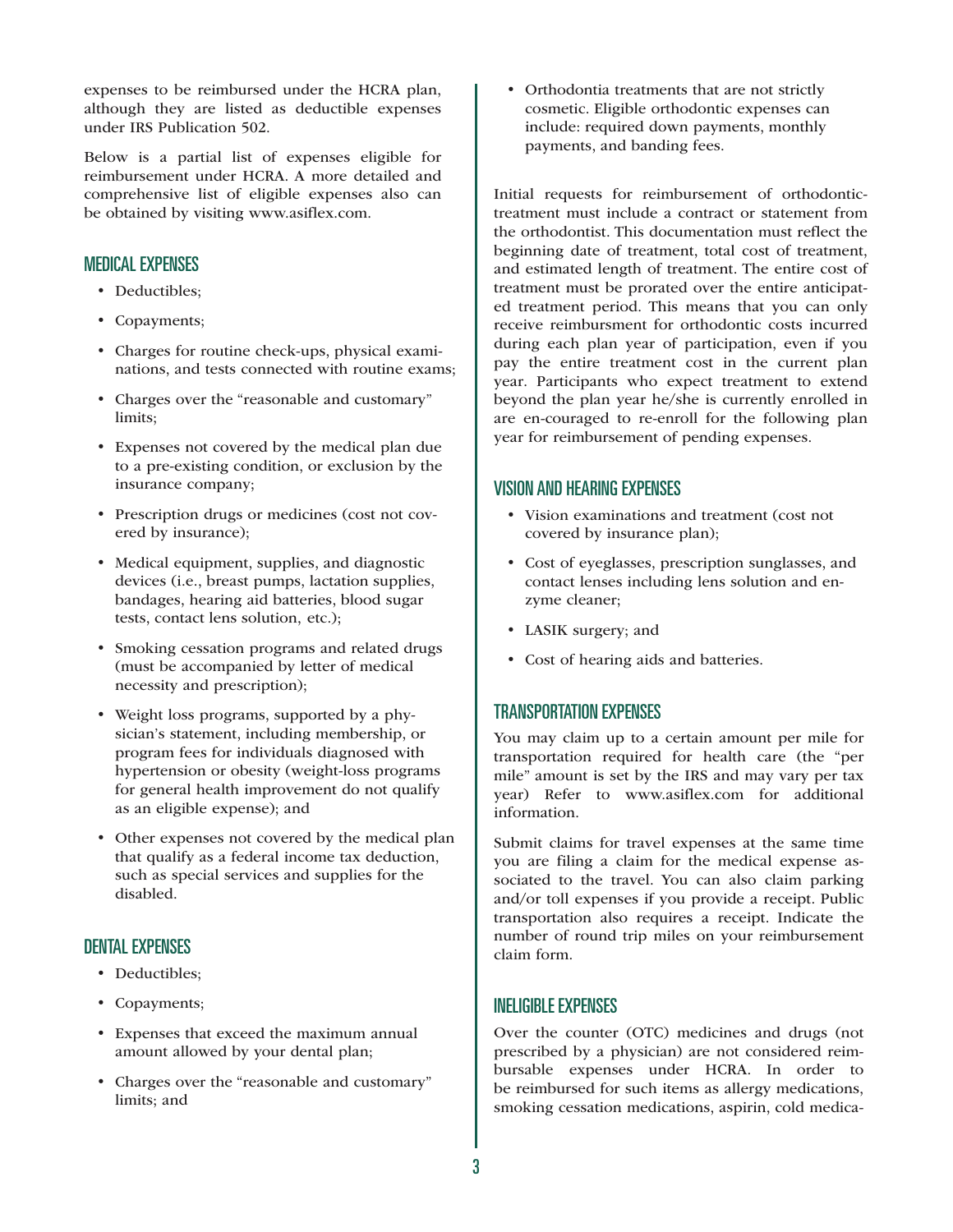tions, vitamins and nutritional supplements, etc., you must have a prescription from a physician.

Below is a partial list of expenses ineligible for expenses under HCRA. More detailed information can be obtained at www.asiflex.com.

- Any and all insurance premiums, warranty fees, or service contracts;
- Long-term care expenses (including nursing home charges);
- Surgery or procedures that are strictly cosmetic, such as electrolysis, hair transplants, plastic surgery, spider vein removal, teeth whitening, or veneers;
- Health club dues (even if doctor prescribed);
- Marriage and family counseling; and
- Non-prescription medicines and vitamins, if purchased only for purposes of general health.

## CHANGE IN STATUS

Once the plan year has begun, you cannot make changes in your authorization unless there has been a change in your status, as defined by the IRS.

Please note that your election must be on account of and consistent with one of the following events:

- Change in Marital Status Marriage, divorce, death of spouse, legal separation or annulment;
- Death of domestic partner;
- Change in Number of Dependents Birth, death, adoption or placement for adoption of a child, legal custody, domestic partner, or loss of legal custody or domestic partner;
- Termination/Commencement of Employment The beginning or the end of employment of the employee, spouse or dependent;
- Change in Work Hours Change in work schedule including a reduction or increase in hours, full-time/part-time switch, start/stop of unpaid leave of absence or a strike or lockout of employee, spouse, domestic partner or dependent;
- Dependent begins or ceases to meet eligibility -Your dependent satisfies (or ceases to satisfy dependent eligibility requirements for HCRA;
- Entitlement to Medicare or Medicaid Employee, spouse, or dependent gains or loses eligibility for Medicare or Medicaid; or
- Judgment, decree, court order, or Qualified

Medical Child Support Order (OMCSO).

The events listed qualify as a change in status event only if they result in a gain or loss of eligibility under the CSU or another plan.

If you experience a change in status event, you may increase (to the appropriate limit), decrease, start, or stop your contributions by filing a new Health Care Reimbursement Account Authorization form within 60 days of the status change. Any change you make must correspond and be consistent with the change in status event. If you stop your contributions, you may claim reimbursement for eligible expenses incurred prior to the date your plan participation ends. (See the "COBRA" section for rules on continuing coverage if your CSU employment terminates for any reason, or you go on a leave of absence without pay.)

## HOW TO PLAN YOUR CONTRIBUTIONS

If you are already paying for health expenses (including medical, dental and vision) not paid by insurance, you probably know your annual expenditures. By looking at your records for the past year and identifying anticipated out-of-pocket medical, dental, and/or vision costs, you can estimate the contributions you want to make to the Health Care Reimbursement Account.

You must estimate your eligible expenses very carefully. As noted earlier, your authorization is irrevocable during the plan year unless you have a change in status event. In addition, any money left in your Health Care Reimbursement Account after your expenses have been paid for the enrollment period will be forfeited.

In addition, the IRS prohibits the transfer of funds from one pre-tax account to another. If you participate in both the Dependent Care Reimbursement Account and the Health Care Reimbursement Account, you cannot use your Health Care Reimbursement Account for reimbursement of dependent care costs, or vice versa.

## EFFECT ON SOCIAL SECURITY

Depending upon your salary, your Social Security de-ductions may also be reduced by your contributions to the Health Care Reimbursement Account. This means your Social Security benefits at retirement also may be reduced, because you have paid Social Security taxes on a lower wage amount. You should take this into consideration as you make your deci-sion about enrolling in the Health Care Reimburse-ment Account. (For more information, you may wish to consult your tax advisor or 4 financial planner.)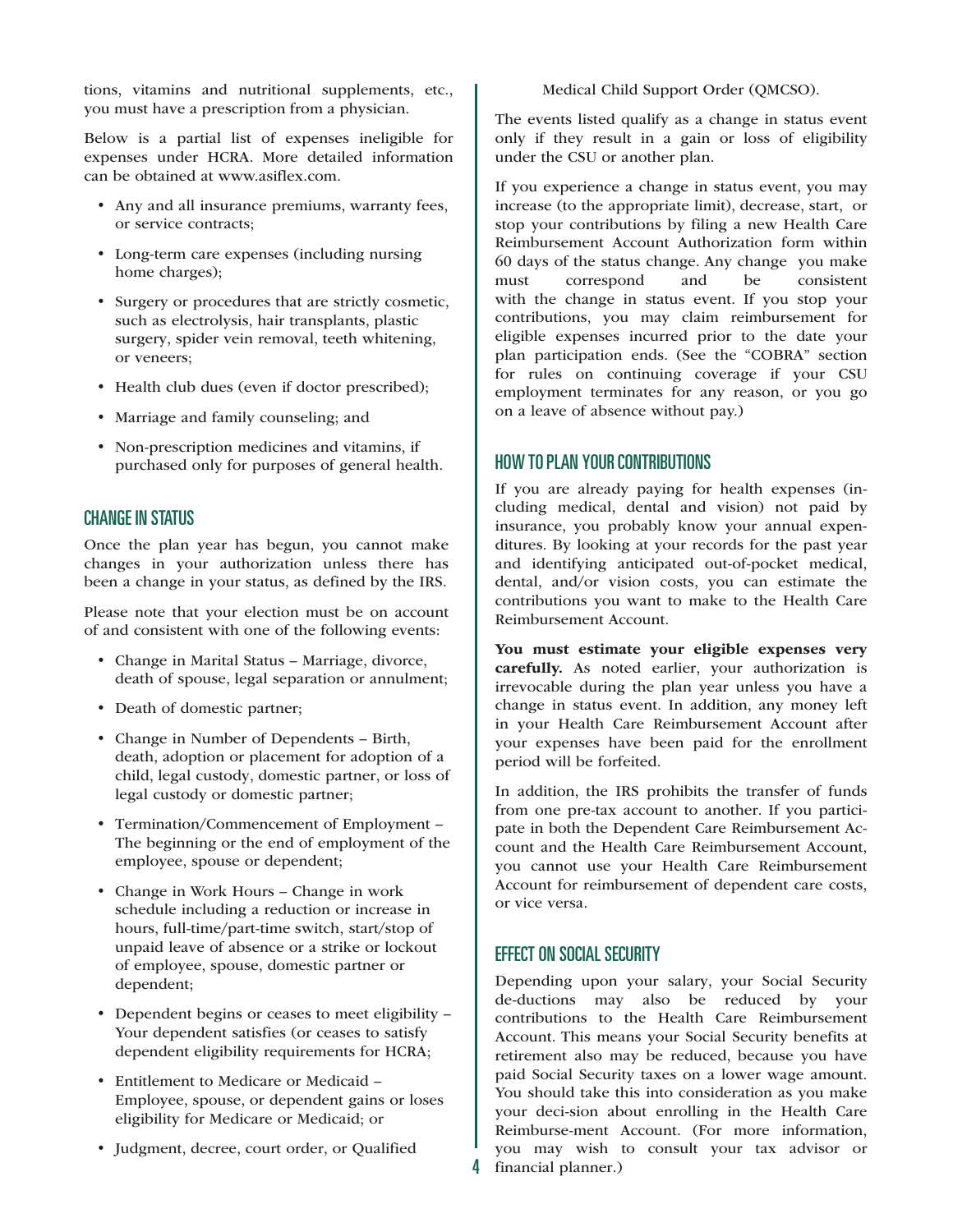#### HOW TO CLAIM REIMBURSEMENT

CSU Health Care Reimbursement Account claim forms are available from your campus Benefits office or the Claim Administrator, ASI. These forms may also be downloaded from the CSU benefits portal at www.calstate.edu/hr/benefitsportal and ASI's website at: www.asiflex.com. ASI can be contacted toll-free at (800) 659-3035.

You can file a claim for reimbursement online with your ASI-assigned user ID and password, or by completing the form and attaching an itemized bill for your health care expenses. If you wish to keep your originals, you may submit photocopies of your bills. Claims cannot be paid without such verification of expenses, and copies of canceled checks are not sufficient documentation.

You may also file a claim by using the ASIFlex mobile application. You can submit documentation by taking a picture, find information about your account and access your account statement at anytime. The application can be downloaded from both the App Store or Google Play.

In addition to the above claims procedures, claim reimbursement for medicines must include the following:

- 1. *The receipt or documentation* from the store must include the name of the drug purchased printed on the receipt. This information must be provided by the store, not just listed by the participant on the receipt or claim form.\*\*
- 2. The participant must *submit a written prescription from a health care provider.* Purchases for general health will not be accepted.
- 3. To claim reimbursement for vitamins, herbs, or nutritional supplements, the participant must have a *written diagnosis of the medical condition from a doctor* and "prescription" of all specific items for that condition on file with the claims office. The participant must renew this physician notice every 12 months and file it with the claims office with the first claim submitted for the participant each plan year.

\*\*Over the Counter (OTC) medications will no longer require a prescription to be eligible effective January 1, 2020

Completed claims can be submitted to the Claims Administrator by mail, facsimile, or online as indicated on the form. Currently, reimbursements are processed daily.

Your reimbursement will be either mailed to you, or electronically deposited in your savings or check-ing account (if you choose this option). There is no minimum reimbursement amount.

## CLAIMS FILING PERIOD AND EXTENSION

You may file claims for expenses incurred during the plan year (January 1–December 31) any time up to six months after the end of the plan year. Therefore, your claim(s) must be postmarked by June 30 following the end of the plan year or any balance remaining in HCRA after June 30 will be forfeited.

If you are enrolled in HCRA through December 31 of any plan year and have a remaining account balance, you can also file claims for reimbursement under the grace period extension for any eligible expenses that are incurred January 1 through March 15 of the following plan year.

Under the grace period extension, all HCRA claims for services incurred January 1 through March 15 of the following calendar year will automatically be processed against the previous plan year first if there is an account balance remaining after December 31 and filed by the claims filing deadline. However, you can request that a claim incurred January 1 through March 15 be applied to the current plan year (must be enrolled) rather than the previous plan year. Such requests must be in writing and submitted with the claim for special handling.

If you choose to not re-enroll in HCRA for the subse-quent plan year, you can utilize only the remaining account balance in your account as of December 31 for reimbursement of eligible grace period claims that are incurred January 1 through March 15 of the following year.

Claims applicable to HCRA cannot be reimbursed from DCRA account balances, and vice versa.

Please note: If your participation in HCRA is terminated prior to December 31, you are ineligible to file any claims under the grace period extension.

#### FSA DEBIT CARD

In addition to the claims reimbursement process outlined above, you also have the option of

receiving an FSA Visa Card also called the "ASIFlex Card." You can swipe the ASIFlex Card to pay for eligible HCRA-related expenses incurred in the current plan year (also includes incurred expenses during the grace period) and the funds are automatically deducted from your HCRA account for payment. The Card eliminates most out-of-pocket expenses and claims paperwork (exceptions apply), as well as the need to wait for reimbursement checks.

Starting January 1, 2021 newly enrolled participants will automatically receive two debit card from ASIFlex.